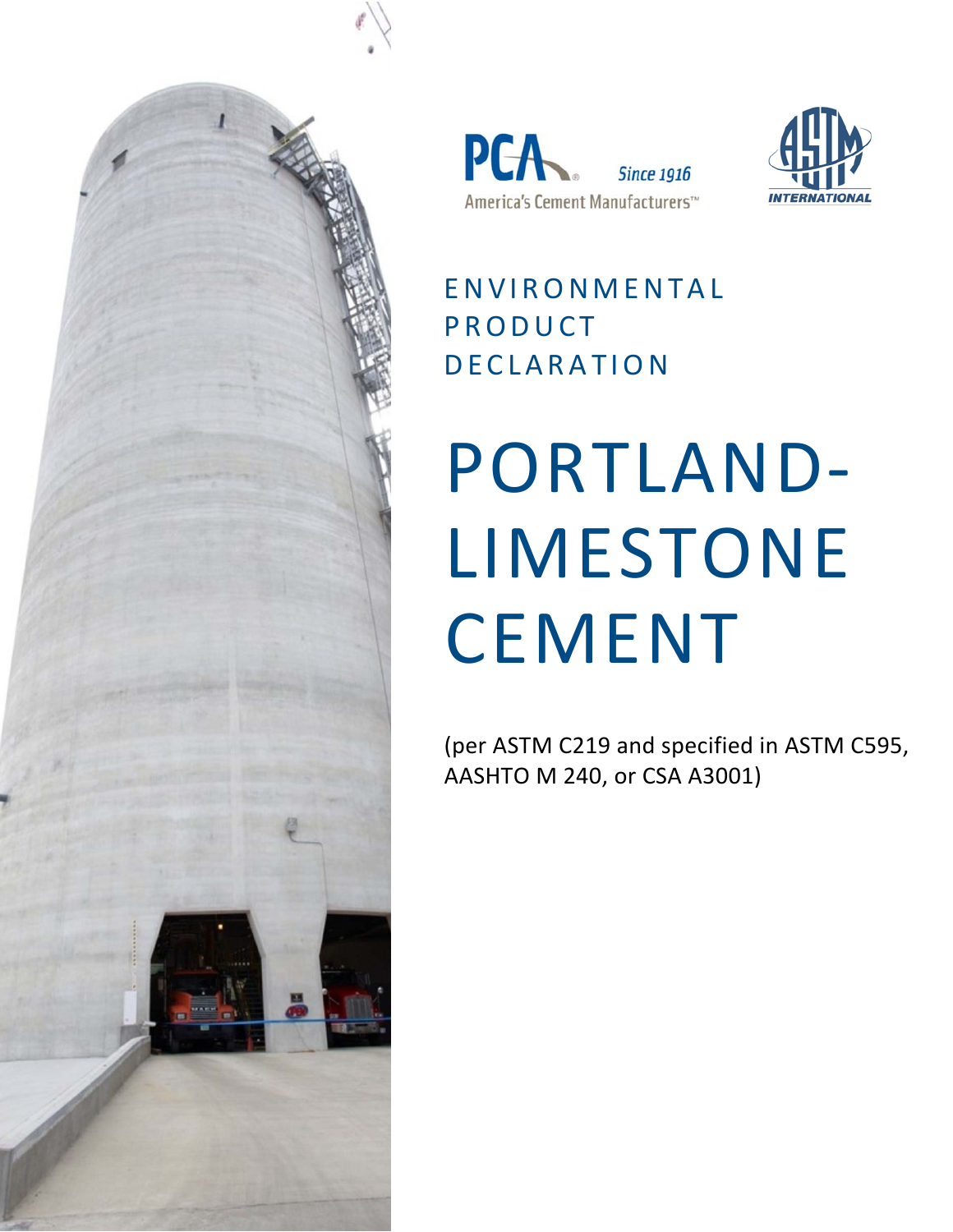



# ASTM Certification page

This document is a Type III industry‐average Environmental Product Declaration (EPD) describing Portland‐limestone cement produced in the United States (US) by Portland Cement Association (PCA) members. The results of the underlying LCA are computed with the *North American (N.A.) version of the Global Cement and Concrete Association (GCCA) Industry EPD tool for cement and concrete* [4]. This tool and the underlying LCA model and database have been previously verified to conform to the prevailing sub-product category rule (PCR) [11], ISO 21930:2017 (the core PCR) [10] as well as ISO 14025:2006 [7] and ISO 14040/44:2006 Amd: 2020 LCA standards [8], [9].

This EPD is certified by ASTM to conform to the Sub‐Product Category Rule (PCR) referenced below, as well as to the requirements of ISO 14025 and ISO 21930.

| <b>DECLARATION HOLDER</b>     | <b>Portland Cement Association</b><br>5420 Old Orchard Road<br>Skokie, IL, USA<br>60077-1083<br>www.cement.org                                                                          |
|-------------------------------|-----------------------------------------------------------------------------------------------------------------------------------------------------------------------------------------|
| <b>DECLARATION NUMBER</b>     | <b>EPD 196</b>                                                                                                                                                                          |
| <b>PRODUCT GROUP AND NAME</b> | Cement, UN CPC 3744                                                                                                                                                                     |
| <b>DECLARED PRODUCT</b>       | Portland-limestone cement                                                                                                                                                               |
| <b>REFERENCE PCR</b>          | NSF Product Category Rule for Preparing an Environmental<br>Product Declaration for Portland, Blended Hydraulic, Masonry,<br>Mortar, and Plastic (Stucco) Cements. V3.1, September 2020 |
| <b>PROGRAM OPERATOR</b>       | <b>ASTM International</b><br>100 Barr Harbor Drive<br>West Conshohocken, PA, USA<br>19428-2959<br>www.astm.org                                                                          |
| <b>DATE OF ISSUE</b>          | 03-12-2021                                                                                                                                                                              |
| <b>PERIOD OF VALIDITY</b>     | 03-12-2021-03-12-2026                                                                                                                                                                   |
| <b>NOTES</b>                  | The EPD results are computed using the N.A. version of GCCA<br>Industry EPD tool for Cement and Concrete (https://concrete-<br>epd-tool.org).                                           |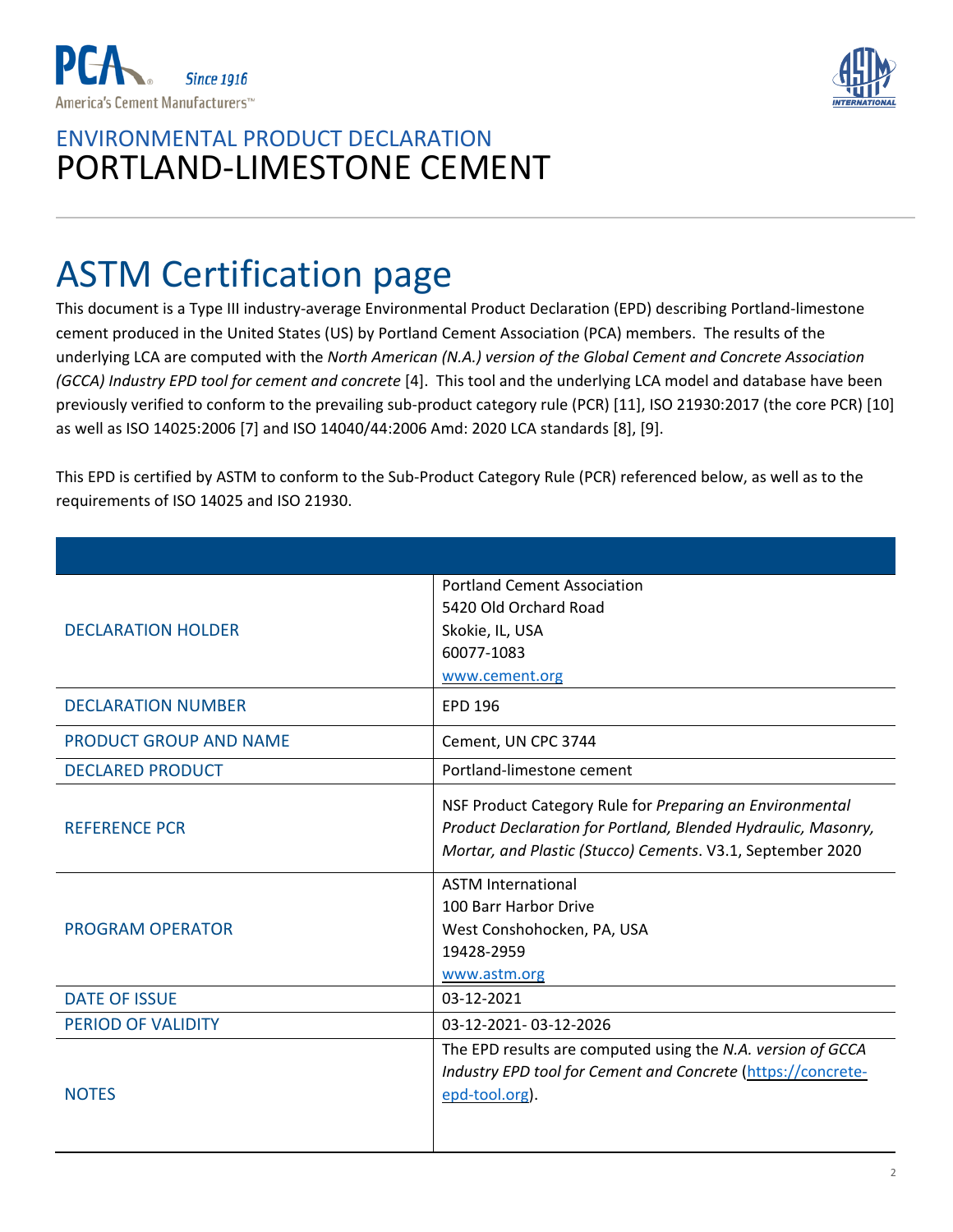



#### EPD VERIFICATION

This EPD has been certified by an independent, external verifier in accordance with ISO 14025.

tekiyst Barke

Tim Brooke ASTM International

Date verified

Thomas P. Gloria, Ph. D. Industrial Ecology Consultants

Date verified

## Description of the product

The product under evaluation is portland‐limestone cement as defined by ASTM C219 and specified in ASTM C595, ASTM C1157, AASHTO M 240, or CSA A3001.

*A hydraulic cement consisting of two or more inorganic constituents (at least one of which is not portland cement or portland cement clinker) which separately or in combination contribute to the strength gaining properties of the cement, (made with or without other constituents, processing additions and functional additions, by intergrinding or other blending) (ASTM C219).* 

As per ASTM C595, portland‐limestone cement (Type IL) shall be a hydraulic cement in which the limestone content is more than 5% but less than or equal to 15% by mass of the blended cement.

All cement products are composed of specific combinations of calcium, silica, iron and alumina and small amounts of additives to achieve a desired profile of properties (e.g., strength, color). Clinker, the principle intermediate manufactured product within cement production, is typically produced from a combination of ingredients, including limestone (for calcium), coupled with smaller quantities of materials such as clay, iron ore, and sand (as sources of alumina, iron, and silica, respectively). So common are these building blocks that a wide variety of raw materials are suitable sources, and some sources, such clay and fly ash, may provide multiple chemical components. Cement plants are increasingly turning to industrial byproducts that otherwise would be discarded, once completing detailed analyses to determine the effects of using a byproduct on the manufacturing process, cement performance and facility emissions. The U.S. industry average portland‐limestone cement, as found by this study, is 82.7% clinker by weight. Table 1 describes the cement's composition by specific material resources.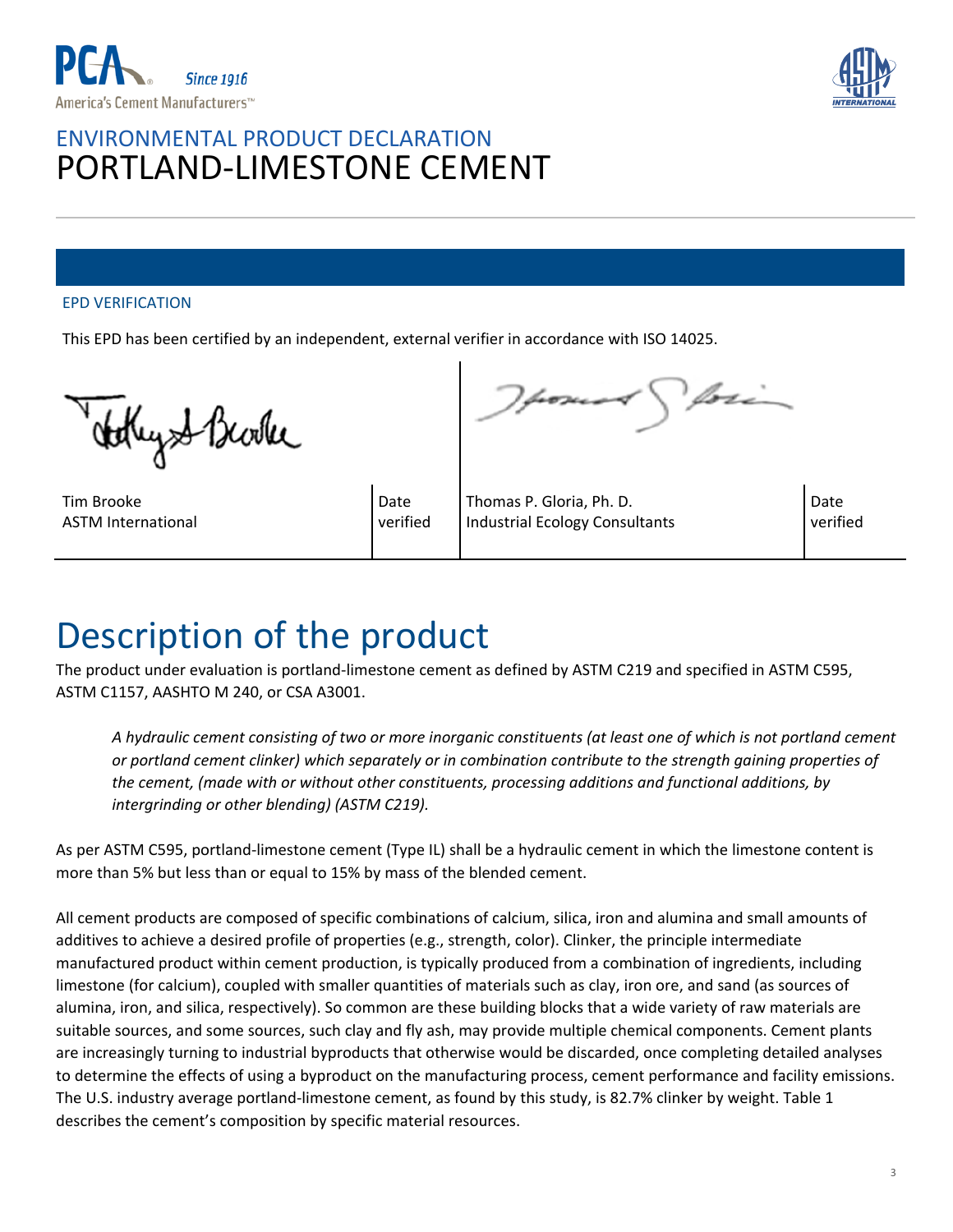



#### Table 1. Material composition of the U.S. industry average portland‐limestone cement.

| Cement ingredients <sup>a</sup> | Portion of cement product (by weight) |
|---------------------------------|---------------------------------------|
| Clinker                         | 82.7%                                 |
| Gypsum                          | 5.8%                                  |
| Uncalcined limestone            | 10.8%                                 |
| Other materials                 | $< 1.0\%$                             |

<sup>1</sup>It should be noted that while all portland-limestone cement contains (in-part) clinker and gypsum, the remaining composition may include one or more other materials; however, the main other constituent is uncalcined limestone. The average cement production data computed for this EPD represents the weighted average use of all materials by all participating plants producing portland‐ limestone cement. These data should not be interpreted to mean that all portland‐limestone cement contain all of the ingredients listed in this table nor in the proportions presented.

#### Applicable Standards:

ASTM C595 / C595M – 20 Standard Specification for Blended Hydraulic Cements. ASTM C1157 / C1157M – 20 Standard Performance Specification for Hydraulic Cement. AASHTO M 240M/M 240‐20 Standard Specification for Blended Hydraulic Cement (ASTM C595/C595M‐20). CSA A3001 – 13 Cementitious materials for use in concrete.

## Declared unit

The declared unit for this study is the production of one metric ton  $(1 t)$  of portland-limestone cement awaiting delivery to a customer. The cement is either packaged and stored on pallets or housed unpackaged in silos and ready for bulk transport.

# System boundary

#### Life cycle stages

This EPD describes portland‐limestone cement production from cradle‐to‐gate, as depicted in Figure 1. This includes all modules (A1‐A3) of the Production stage, as defined by the PCR. Specifically, Production stage modules capture the following aspects of the life cycle:

- Extraction and processing of raw materials and packaging used to produce cement (A1);
- Transportation of raw materials and packaging from source to cement production site (A2);
- Consumption of energy and water required to produce cement (A3);
- Emissions and wastes generated from producing cement(A3);
- Transportation of wastes from cement production to end‐of‐life (A3); and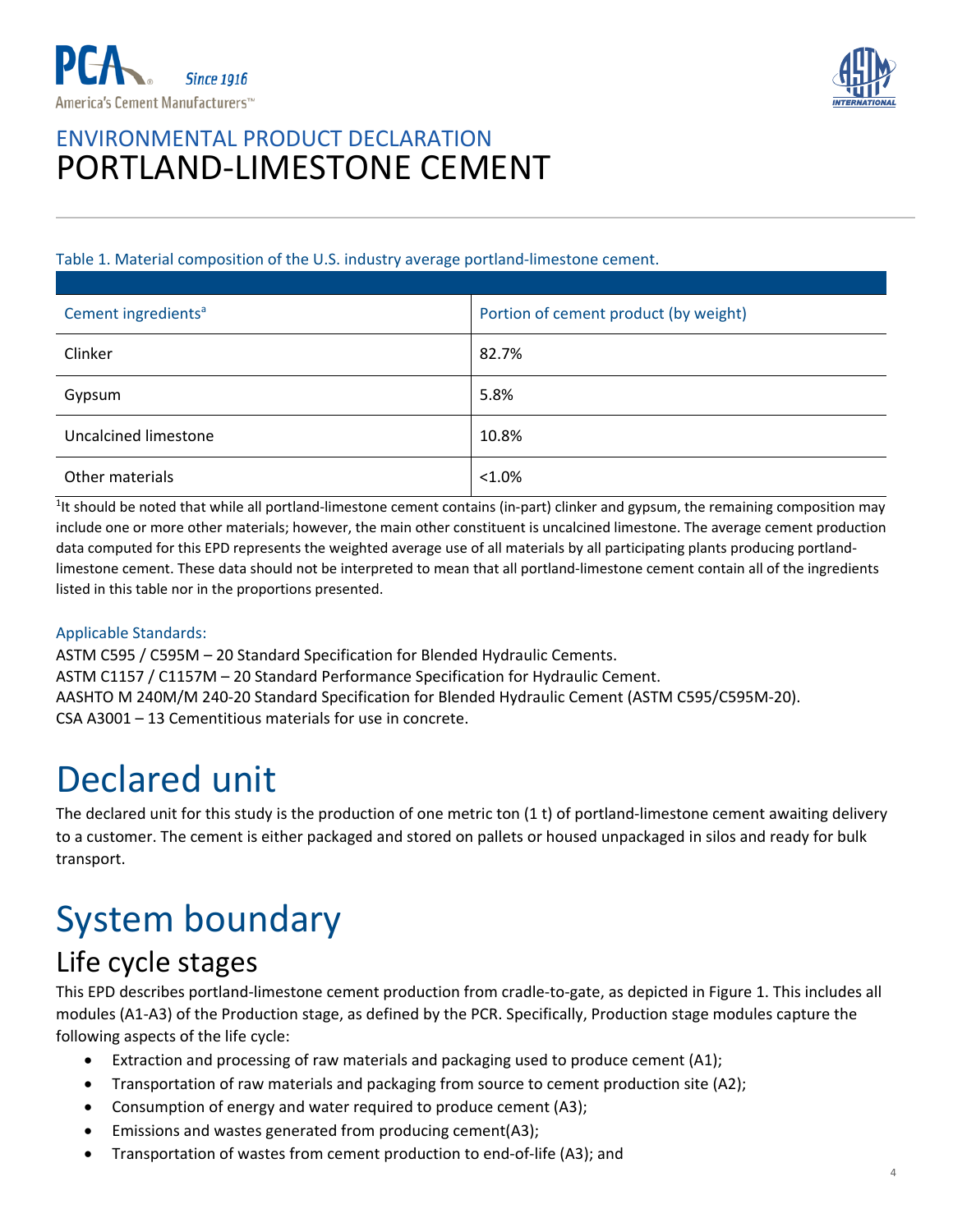



■ End-of-life of wastes generated during cement production (A3).

The Construction, Use and End‐of‐life stages are excluded from the scope of the PCR and therefore from the impact data provided by this EPD.



Figure 1. Boundary of the industry‐average cement production processes.

## Exclusions and cut‐off criteria

Several items are excluded from the foreground life cycle inventories (LCIs) used in the LCA. These relate specifically to operations at cement production plants:

*Capital equipment and infrastructure.* These are expected to contribute negligibly (<1%) to the total impact of cement production given the long lifetime of these items and high output of cement over this period. *Personnel‐related activities*, such as travel, furniture and office supplies. (Energy and water use related to on‐site office operations, such as company management and sales activities, are included.)

These two categories of items are included in upstream processes (e.g., electricity generation) where they are captured in the background data used in the LCA underlying GCCA Industry EPD tool.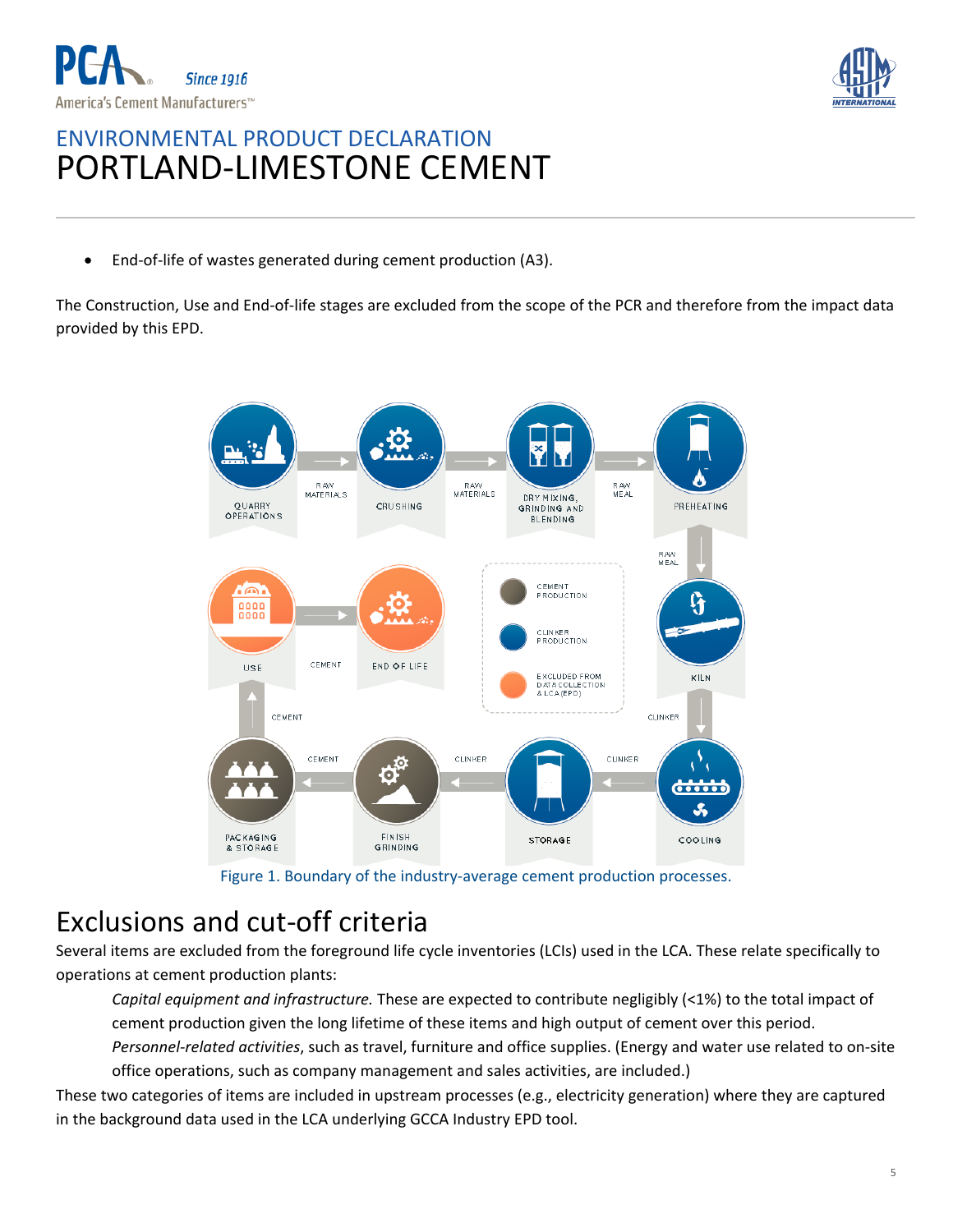



## Allocation approach

Allocation of inventory flows and subsequently environmental impact is relevant when assets are shared between product systems. The allocation method prescribed by the PCR is applied in the underlying LCA. The sub-category PCR recognizes fly ash, furnace bottom ash, bypass dust, mill scale, polluted soils, spent catalyst, aluminum oxide waste, silica fume, granulated blast furnace slag, iron rich waste, cement kiln dust (CKD), flue gas desulfurization (FGD) gypsum, calcium fluoride rich waste and postconsumer gypsum as recovered materials and thus, the environmental impacts allocated to these materials are limited to the treatment and transportation required to use as a cement material input. Further, used tires, plastics, solvents, used oil and oily waste, coal/carbon waste, roofing asphalt, household refuse‐ derived waste, non‐hazardous liquid waste, industrial sludge, and agricultural waste are considered non‐renewable and/or renewable secondary fuels. Only the materials, water, energy, emissions, and other elemental flows associated with reprocessing, handling, sorting and transportation from the point of the generating industrial process to their use in the production process are considered. All emissions from combustion at the point of use are considered. For co‐ products, no credit is considered, and no allocation is applied. See the *LCA model and LCA database reports of the N.A. version of GCCA's Industry Tool for EPDs of cement and concrete* for more information [4], [5].

# Data Quality Requirements and Assessment

## Technology Coverage

The life cycle impact assessment (LCIA) results presented in this EPD are calculated using an industry-average LCI of US PCA members producing portland‐limestone cement. The LCI is assembled with data shared by PCA members through a survey process carried out in 2020, representing 2019 operations. Primary (gate‐to‐gate activity) data were collected for limestone quarrying, clinker production and portland‐limestone cement manufacture. Data collection and aggregation methods are described in the Portland Cement Association Life Cycle Inventory Summary Report, February 2021 [3].

Portland limestone cement is a relatively new type of blended cement in the US market. Currently, there are no separate national statistics kept on portland‐limestone cement production. The LCI dataset captures 820,451 metric tons of PCA member production (as reported by 15 plants), which equated to about half of all the blended cement reported by PCA member study participants.

Clinker, the main ingredient in cement production, can be produced using one of a number of technologies, or a combination of these technologies. The portland‐limestone cement described by this EPD is produced under the profile of clinker production technologies shown in Table 2. A total of 53,141,130 metric tons of clinker are represented by the overall average industry dataset. It is estimated that in 2019 78,000,000 metric tons of clinker was produced in the US and hence, the plant sample represents about 68% of all US clinker production [13]. The plant average raw meal to clinker ratio is 1.59. The average total renewable and non‐renewable primary energy required to produce a metric ton of clinker was calculated to be 3.88 GJ on a lower heating value basis.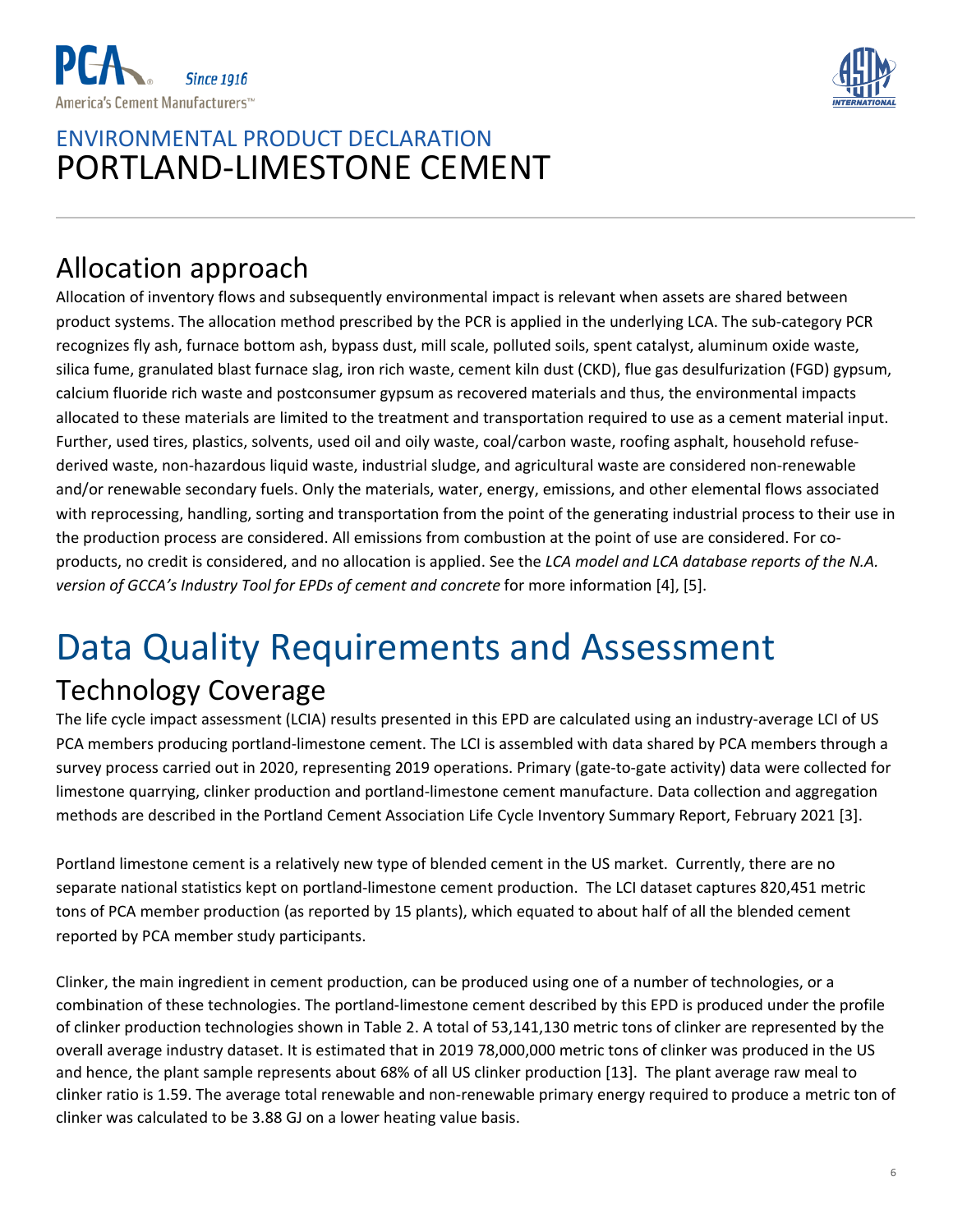



Table 2. Clinker production technologies applied in the making of the portland‐limestone cement described by this EPD.

| Clinker production technology                                 | Percent of cement produced by clinker technology |
|---------------------------------------------------------------|--------------------------------------------------|
| Dry with preheater and precalciner                            | 88.5%                                            |
| Dry with preheater                                            | 3.1%                                             |
| Long dry                                                      | 5.3%                                             |
| Wet                                                           | 0.6%                                             |
| Other (other technology or a combination of technologies) $1$ | 2.4%                                             |

1 Reported as long semi‐wet/semi‐dry technology.

## Geographic and Temporal Coverage

The EPD results are representative for the portland-limestone cement produced in the US in 2019. Foreground data and assumptions reflect equipment, processes, and market conditions for this year. Background processes, such as some raw material operations and electricity generation (see below), are characterized by data that represent US processes where information is available. In cases where US‐specific information is not available, the best available alternative information is used. Additional details describing the background data are provided in the *LCA model and LCA database* report of the *N.A. version of GCCA Industry EPD Tool for cement and concrete* [5]. Foreground data were collected for limestone quarrying, clinker production and portland‐limestone cement manufacture. These data are summarized in the *Portland Cement Association Life Cycle Inventory Summary Rep*ort, February 2021 [3].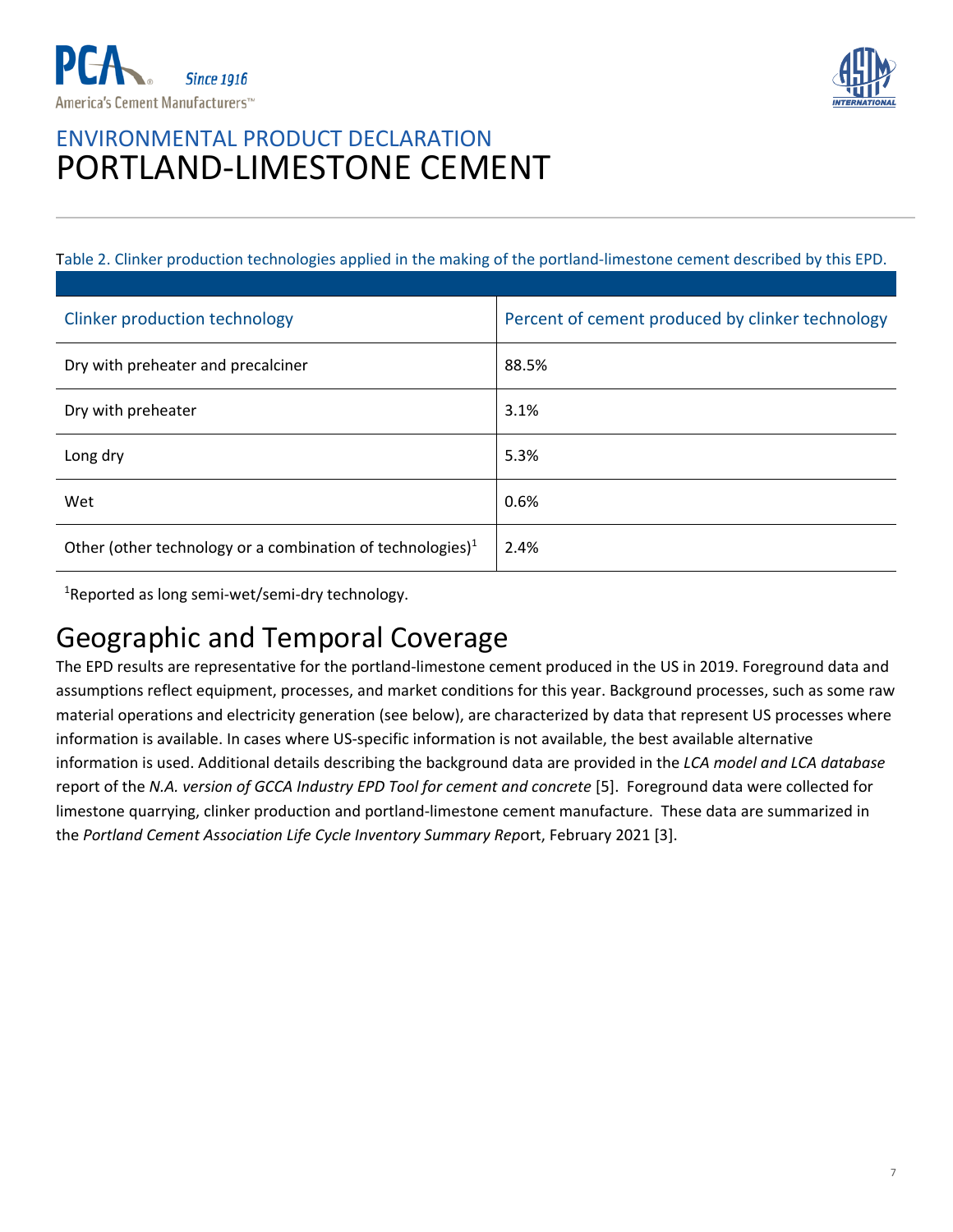



## Electricity grid mix

For electricity use modeling, the PCR requires the use of subnational electricity consumption LCIs that consider power trading between regions. To do this, the US EPA's *eGrid* 2018 data are used, which identify grid mixes for ten US regions (NERC regions) and considers regional trading [14]. A weighted average of the NERC regional mixes is applied in the LCA, where the weighting reflects the portion of portland-limestone cement produced in each region. The resulting grid mix used in the LCA is shown in Table 3.

#### Table 3. Grid mix for portland‐limestone cement production described by this EPD.

| <b>Energy source</b> | Portion of representative grid mix |
|----------------------|------------------------------------|
| Gas                  | 49.11%                             |
| Coal and peat        | 19.76%                             |
| Nuclear              | 15.22%                             |
| Hydro                | 7.05%                              |
| Wind                 | 3.21%                              |
| Waste                | 2.11%                              |
| <b>Biomass</b>       | 1.98%                              |
| Geothermal           | 0.70%                              |
| Oil                  | 0.54%                              |
| Solar                | 0.31%                              |
| <b>TOTAL</b>         | 100%                               |

# Data Completeness, Consistency, Reproducibility and Transparency

All inputs (raw materials, ancillary and packaging materials, energy, and water) and outputs (emissions to air, water and soil, solid and liquid waste, products, co-products, and by-products) were collected, reviewed, benchmarked and modeled to complete LCI production profile for portland‐limestone cement. The completeness of the cradle‐to‐gate process chain in terms of process steps is rigorously assessed for all cement facilities.

A review of the source of individual input and output data (direct, indirect, estimate, other) shared by participating producers was conducted and summarized in Appendix A, *Portland Cement Association Life Cycle Inventory Summary Report,* February 2021 [3].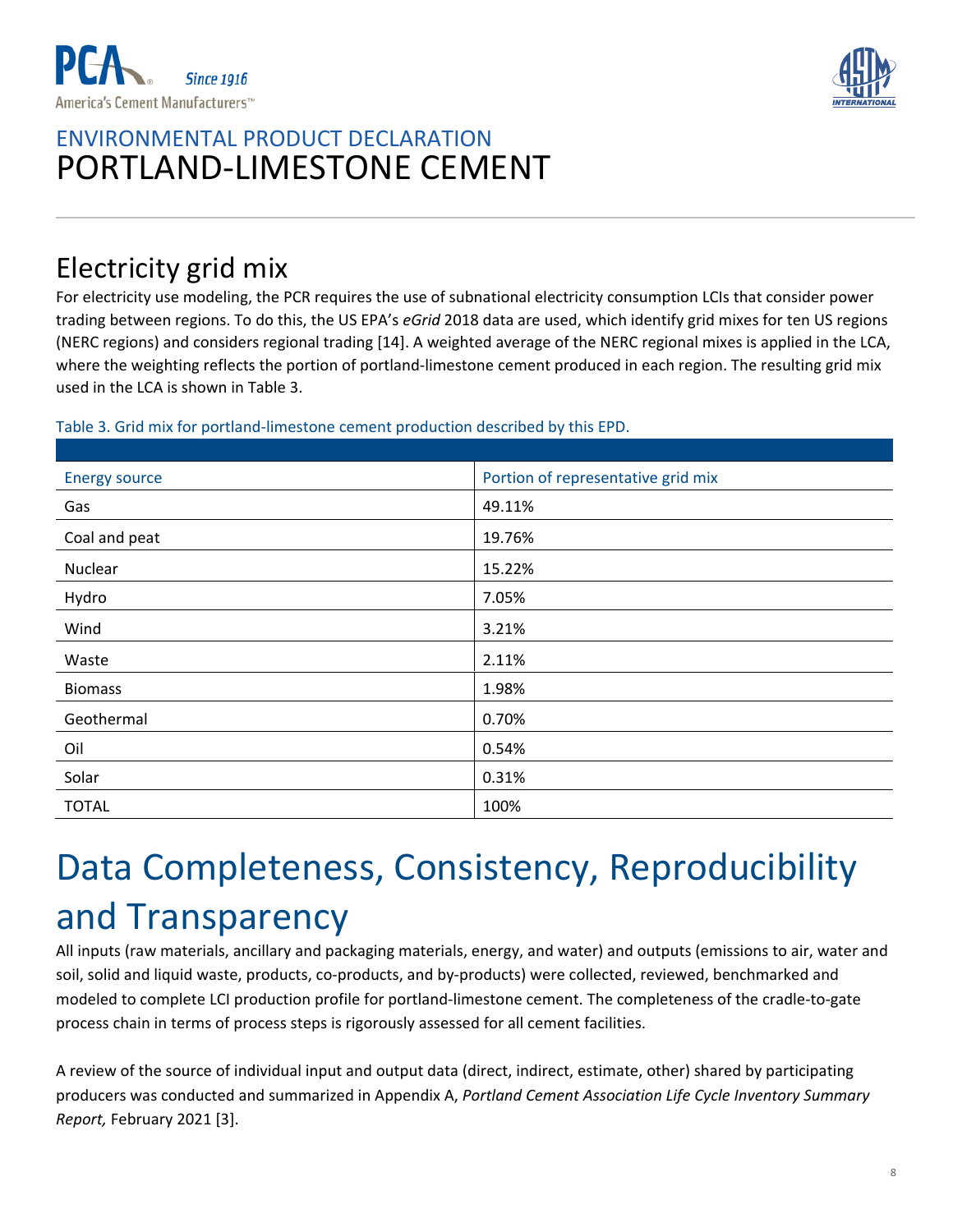



To ensure consistency, cross checks of the energy demand and the calculated raw meal to clinker ratio against ranges reported in the *WBCSD Cement Sustainability Initiative, Cement CO2 and Energy Protocol,* v3.1 December, 2013 were conducted per each cement facility [15]. A full description of the foreground data quality assessment is provided in the *Portland Cement Association Life Cycle Inventory Summary Report*, February 2021 [3]. Activity LCI data are transparently disclosed in the LCI report, including all data sources, and this way external reproducibility of the EPD results with the GCCA Industry EPD Tool for cement and concrete is possible [3], [4].

The majority of data describing cement (limestone quarrying and clinker) production is based on direct measurements and engineering calculations, as opposed to approximations. This is particularly true for flows that are the major contributors to impact for cement production, namely clinker production.

It should be noted that the data quality assessment here in covers only limestone, clinker and cement production inventories (i.e., activity data). An evaluation of the quality of data used to model background processes (e.g., electricity generation) has also been carried out, and the results are presented in the LCA model and LCA database reports for the *N.A. version of GCCA's Industry EPD Tool for Cement and Concr*ete [4], [5].

## Limitations

This EPD represents average industry performance for PCA Member producing portland‐limestone cement. It considers only cement plants located in the US. Results may not adequately represent cement production systems that differ greatly from those captured by the data used in the underlying LCA.

This EPD is a declaration of potential environmental impact and does not support or provide definitive comparisons of the environmental performance of specific products. Only EPDs prepared from cradle‐to‐grave life cycle results and based on the same function and reference service life and quantified by the same functional unit can be used to assist purchasers and users in making informed comparisons between products.

The EPD provided here in and the underlying LCA conform to the *NSF Product Category Rule for Preparing an Environmental Product Declaration for Portland, Blended Hydraulic, Masonry, Mortar, and Plastic (Stucco) Cements*. EPDs of portland‐limestone cement that follow a different PCR may not be comparable.

LCIA results are relative expressions and do not predict impacts on category endpoints, the exceeding of thresholds, safety margins or risks. Further, LCA offers a wide array of environmental impact indicators, and this EPD reports a collection of those, as specified by the PCR.

In addition to the impact results, this EPD provides several metrics related to resource consumption and waste generation. These data are informational as they do not provide a measure of impact on the environment. Further, a number of LCA impact categories and inventory items are still emerging or under development and can have high levels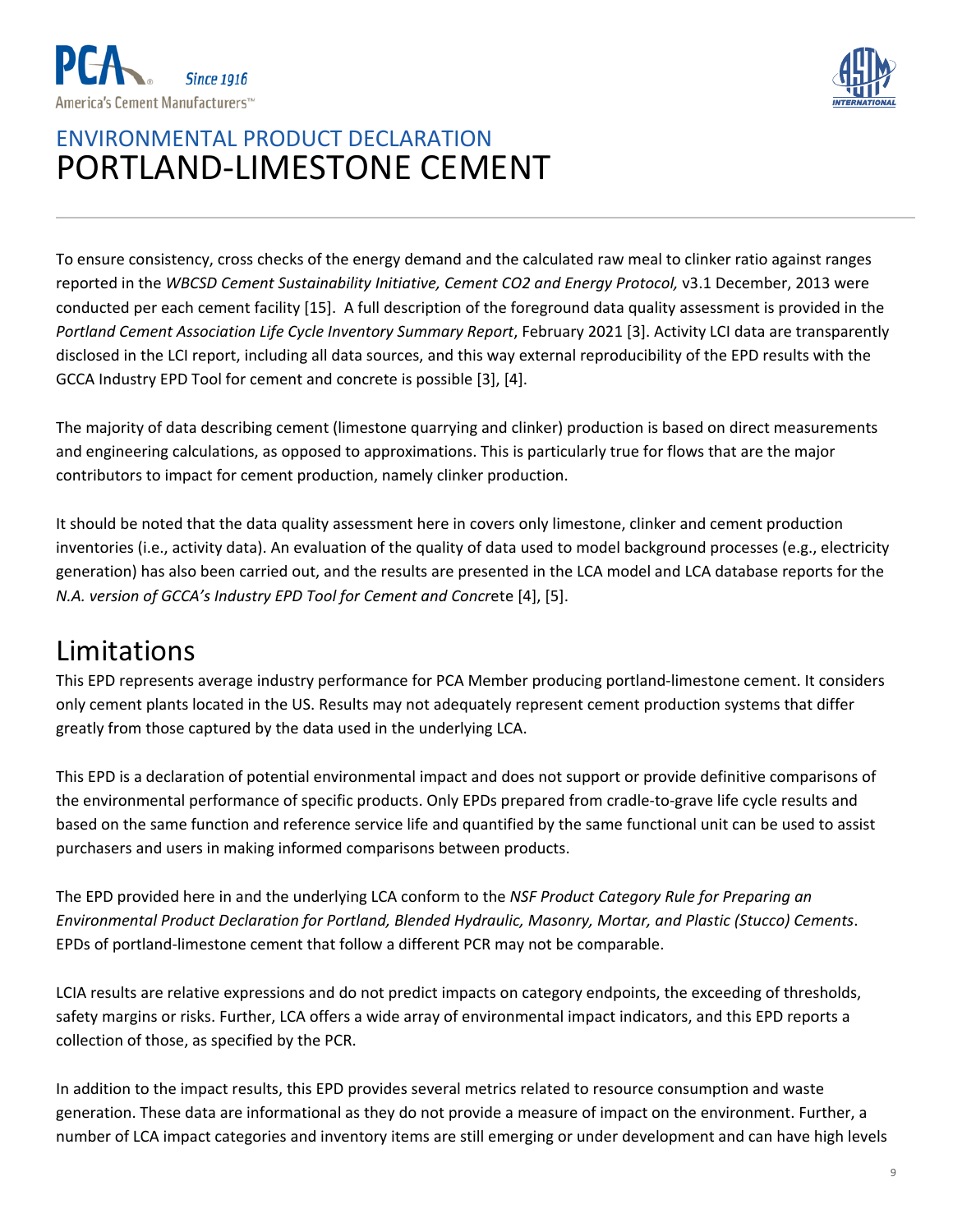



of uncertainty that preclude international acceptance pending further development. Use caution when interpreting results for these categories – identified with an "\*" in Table 4.

## Supplementary information regarding LCA methodology

Additional information regarding databases and impact methodologies used for conducting the LCA for this EPD can be found in the *LCA core model and LCA database reports of the N.A. version of GCCA's Industry EPD Tool for Cement and Concrete* [4], [5].

## Life cycle assessment results

The cradle-to-gate (A1 toA3) EPD results for producing portland-limestone cement are presented in Table 4.

| Impact category and inventory indicators                                                | <b>Unit</b>           | <b>PLC Cement</b><br>1 metric ton |
|-----------------------------------------------------------------------------------------|-----------------------|-----------------------------------|
| Global warming potential, GWP 100, IPCC 2013                                            | $kg CO2$ eq           | 846                               |
| Ozone depletion potential, ODP                                                          | kg CFC-11 eq          | 2.17E-05                          |
| Acidification potential, AP                                                             | kg SO <sub>2</sub> eq | 1.64                              |
| Eutrophication potential, EP                                                            | kg N eq               | 0.94                              |
| Smog formation potential, SFP                                                           | kg O <sub>3</sub> eq  | 30.2                              |
| Abiotic depletion potential for non-fossil mineral resources, ADP elements*             | kg Sb eq              | 1.93E-04                          |
| Abiotic depletion potential for fossil resources, ADP fossil*                           | <b>MJ Surplus</b>     | 359                               |
| Renewable primary resources used as an energy carrier (fuel), RPRE*                     | MJ LHV                | 128                               |
| Renewable primary resources with energy content used as material, RPR <sub>M</sub> *    | MJ LHV                | 0.26                              |
| Non-renewable primary resources used as an energy carrier (fuel), NRPRE*                | MJ LHV                | 3907                              |
| Non-renewable primary resources with energy content used as material, NRPRM*            | <b>MJ LHV</b>         | $\mathbf{0}$                      |
| Secondary materials, SM*                                                                | kg                    | 107                               |
| Renewable secondary fuels, RSF*                                                         | MJ LHV                | 49                                |
| Non-renewable secondary fuels, NRSF*                                                    | MJ LHV                | 473                               |
| Net use of freshwater, NFW*                                                             | m <sup>3</sup>        | 1.0                               |
| Hazardous waste disposed, HWD*                                                          | kg                    | 1.13E-02                          |
| Non-hazardous waste disposed, NHWD*                                                     | kg                    | 279                               |
| High-level radioactive waste, conditioned, to final repository, HLRW*                   | kg                    | $x^{1}$                           |
| Intermediate- and low-level radioactive waste, conditioned, to final repository, ILLRW* | kg                    | $x^{1}$                           |
| Components for re-use, CRU*                                                             | kg                    | $\mathbf 0$                       |
| Materials for recycling, MFR*                                                           | kg                    | 0.47                              |
| Materials for energy recovery, MER*                                                     | kg                    | $\mathbf{0}$                      |
| Recovered energy exported from the product system, EE*                                  | MJ LHV                | 1.76                              |
| <b>Additional Inventory Parameters for Transparency</b>                                 |                       |                                   |
| Global warming potential - biogenic, GWPbiot                                            | $kg CO2$ eq           | 0.87                              |

#### Table 4. Production stage EPD results for portland‐limestone cement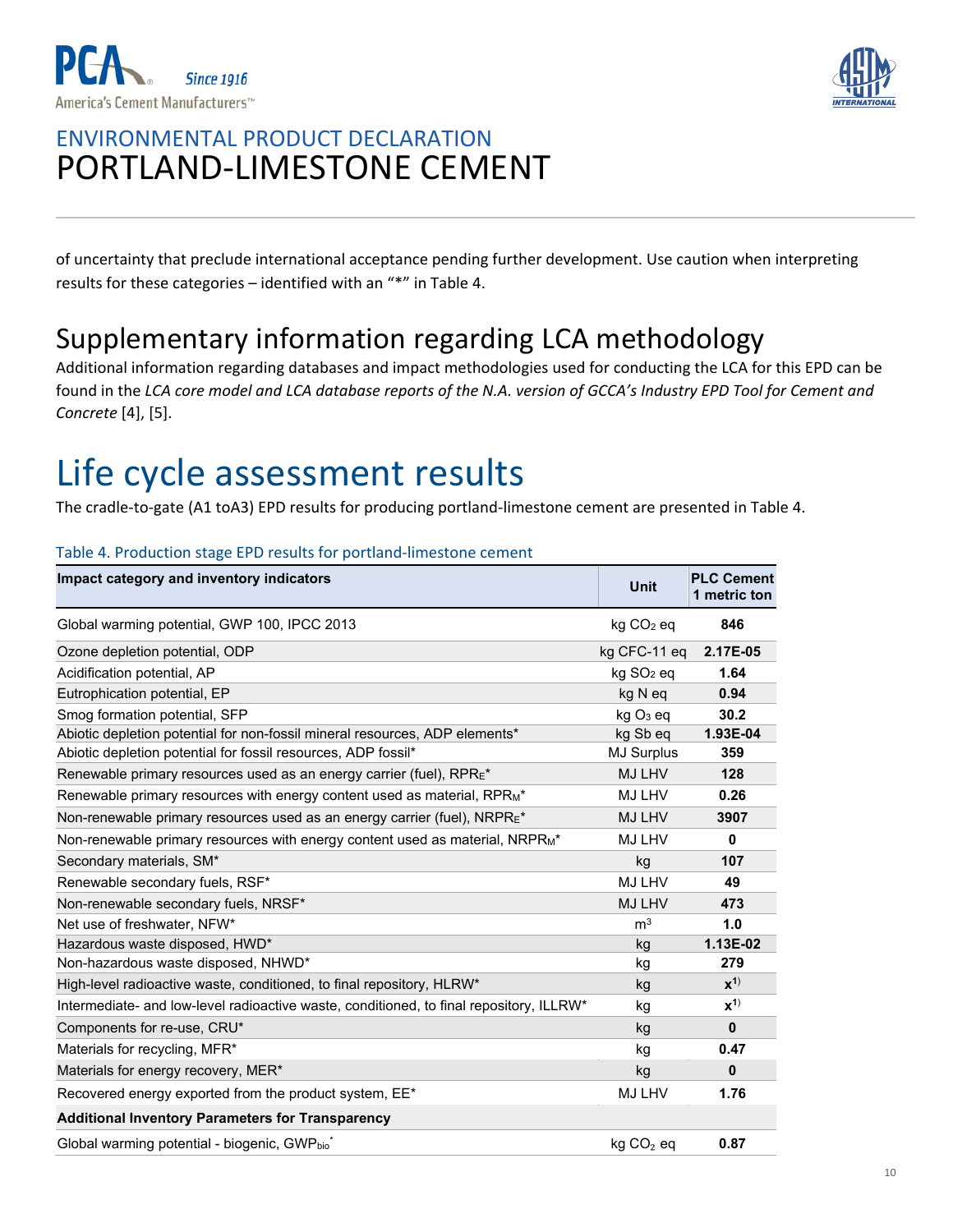



| Impact category and inventory indicators                       | Unit        | <b>PLC Cement</b><br>1 metric ton |
|----------------------------------------------------------------|-------------|-----------------------------------|
| Emissions from calcination*                                    | $kg CO2$ eq | 434                               |
| Emissions from combustion of waste from renewable sources*     | $kg CO2$ eq | 0.18                              |
| Emissions from combustion of waste from non-renewable sources* | $kg CO2$ eq | 44.2                              |

 $1$ <sup> $1$ </sup>x – Not all LCA datasets for upstream materials include these impact categories and thus results may be incomplete.

\* Use caution when interpreting results for these categories

## Interpretation

Based on the portland‐limestone cement EPD results calculated with the GCCA Industry EPD Tool for cement and concrete, the following conclusions could be reached [4]. The Manufacturing module (A3) drives most of the potential environmental impacts. Manufacturing impacts are primarily driven by energy use (electricity and thermal fuels) used during the pyroprocessing of limestone in the production of clinker. Clinker content in cement similarly defines the relative environmental profile of the final cement product. Raw material extraction (A1) is the second largest contributor to the Production stage EPD results, followed by the transportation (A2).

## Additional environmental information

Of the responding plants, around 15% of the facilities are ISO 9001 certified and another 29% are ISO 14001 certified or both. The rest of the plants adhere to different types of corporate or company specific internal environmental management systems, e.g., Spectra QEST (www.spectraqest.com/) which is designed to assist responsible plant personnel by tracking and notifying them of major reporting, monitoring and recordkeeping requirements, EnviroLIS, a database management system to track permits and permit conditions and all environmental related tasks or maintain similar ISO 14001 environmental management system without certification.

Air pollution abatement equipment used at PCA members cement facilities may consist of any mix of the following technologies: high and low temperature baghouses, bin vents, drum filters, dry filters, cartridge filters, precipitators, water sprinklers for dust control, Selective non-catalytic reduction (SNCR), Selective catalytic reduction (SCR), wet scrubbers, dry scrubbers (dry sorbent injection, DSI), Activated Carbon Injection (ASI), and Regenerative Thermal Oxidizer (RTO).

It is also noted that about a third of the plants package some of their cements, the majority bulk load their cements for sale.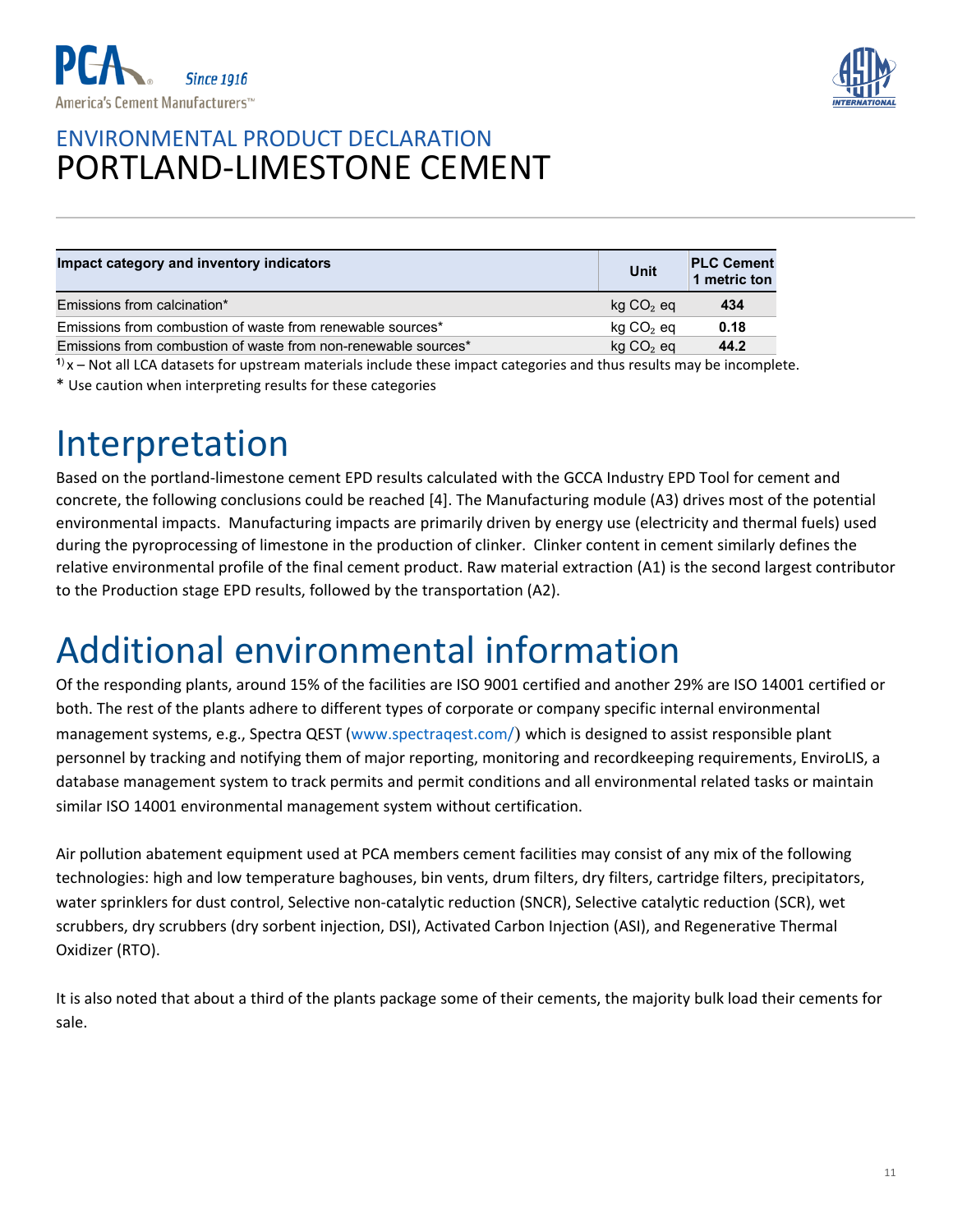



## References

- 1. ASTM C595 / C595M 20 Standard Specification for Blended Hydraulic Cements.
- 2. ASTM International, Program Operator Rules, version:8.0, 04/29/20.
- 3. Athena Sustainable Materials Institute 2021, Portland Cement Association (PCA) Life Cycle Inventory Summary Report. Prepared by: Mr. Jamie Meil, Mr. Grant Finlayson and Lindita Bushi, PhD, Prepared for: PCA, February 2021.
- 4. Global Cement and Concrete Association (GCCA) 2020. *N.A. version of Industry EPD tool for Cement and Concrete*. https://concrete-epd-tool.org/.
- 5. GCCA and PCA, *GCCA Industry EPD Tool for Cement and Concrete (V3.0), LCA Model, North American version*, Prepared by Quantis, November 2020.
- 6. ISO 14021:2016 Environmental labels and declarations Self-declared environmental claims (Type II environmental labelling).
- 7. ISO 14025:2006 Environmental labeling and declarations Type III environmental declarations Principles and procedures.
- 8. ISO 14040:2006/Amd1:2020 Environmental management Life cycle assessment Principles and framework.
- 9. ISO 14044:2006/Amd1:2017/Amd2:2020 Environmental management Life cycle assessment Requirements and guidelines.
- 10. ISO 21930:2017 Sustainability in buildings and civil engineering works Core rules for environmental product declarations of construction products and services.
- 11. NSF International, Product Category Rule Environmental Product Declarations, PCR for Portland, Blended, Masonry, Mortar, and Plastic (Stucco) Cements, v3.1, Sept. 2020.
- 12. NSF International, Product Category Rule Environmental Product Declarations, PCR for Concrete, February 2020.
- 13. US EPA (2020) eGRID 2018. The Emissions and Generation Resource Integrated Database. http://www.epa.gov/energy/egrid,.
- 14. US Geological Survey (USGS), National Minerals Information Center, Cement Statistics and Information, RY 2019. https://www.usgs.gov/centers/nmic/cement-statistics-and-information.
- 15. WBCSD CSI 2013: CO<sub>2</sub> and Energy Protocol Version 3.1 of 9 December 2013. https://www.cement-co2protocol.org/en/